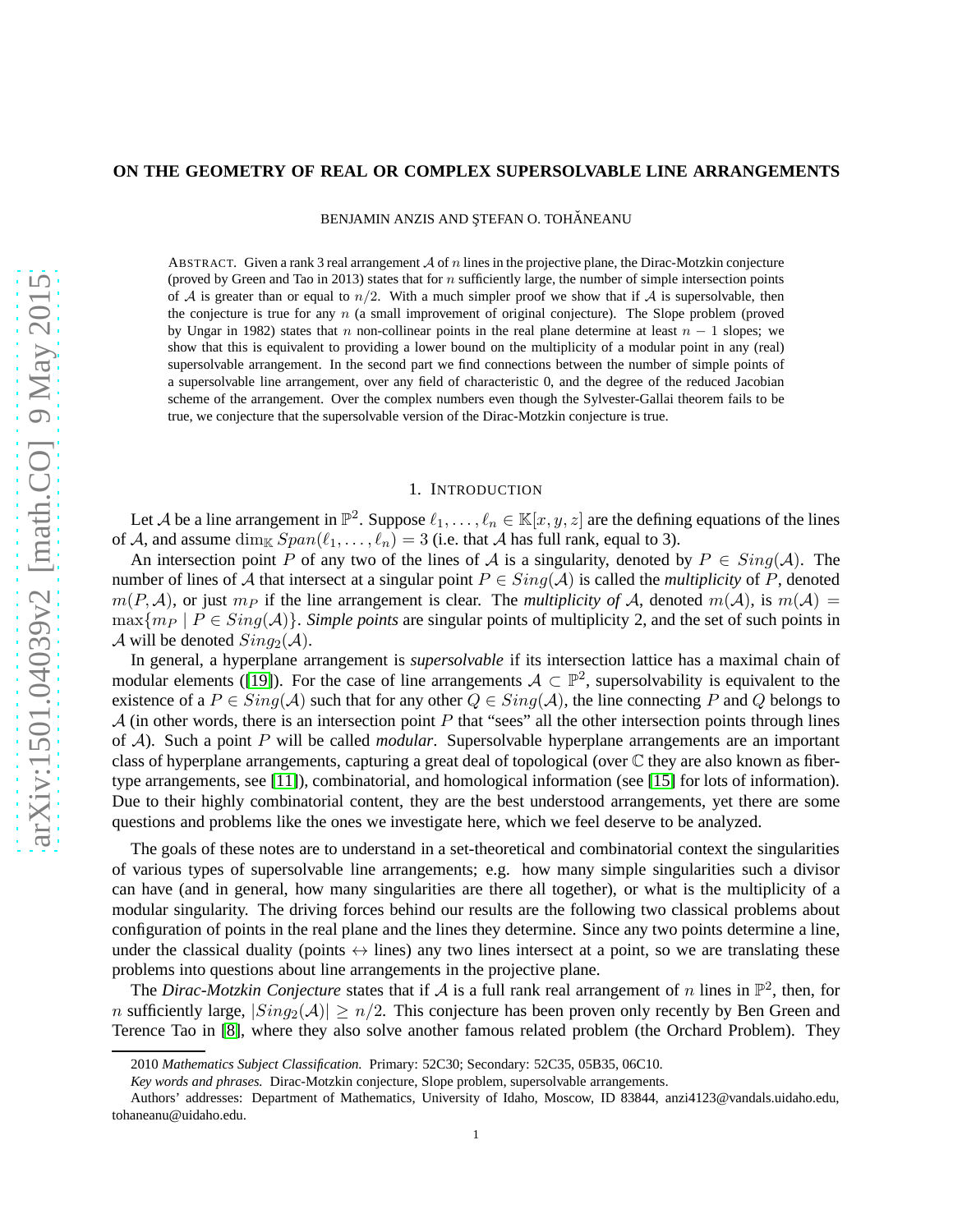present the unique class of examples, up to projective transformations, (called "Böröczky examples", see [\[8,](#page-12-3) Proposition 2.1 (i)]) for which the bound is attained (of course n must be even). On a side note, there are only two known examples for which  $|Sing_2(\mathcal{A})| < n/2$  (see the brief history in Section 2); based on this, Grünbaum conjectured that if  $n \neq 7, 13$ , then  $|Sing_2(\mathcal{A})| \geq n/2$  (see [\[10\]](#page-12-4)).

• With a very short proof we show (see Theorem [2.4\)](#page-2-0) that if  $A \subset \mathbb{P}^2$  is a full rank real supersolvable line arrangement, then  $|Sing_2(\mathcal{A})| \geq \frac{|\mathcal{A}|}{2}$ . Though it is not stated in [\[8\]](#page-12-3), by a simple calculation one should remark that the Böröczky examples are supersolvable line arrangements. We note here that our proof may give insights towards proving Dirac-Motzkin conjecture for complex supersolvable line arrangements (see the discussions in Section 3.2).

In [\[18\]](#page-12-5), Scott proposed the following *Slope Problem*: Given  $n \geq 3$  points in the (real) plane, not all collinear, they determine at least  $n - 1$  lines of distinct slopes. The first to prove this conjecture was Peter Ungar in [\[23\]](#page-12-6), using a beautiful yet difficult argument.

• In Proposition [2.7](#page-6-0) we show that the Slope problem is equivalent to showing that if  $A$  is any full rank real supersolvable line arrangement in  $\mathbb{P}^2$ , then  $m(\mathcal{A}) \geq (|\mathcal{A}| - 1)/2$ . So providing an independent proof (that we don't have at the moment) of the statement about the supersolvable line arrangements will lead to an alternative proof of the slope problem.

At the beginning of Section 3 the results presented are valid over any field of characteristic 0. We prove (Proposition [3.1\)](#page-7-0) a lower bound for  $|Sing_2(\mathcal{A})|$ , when A is a supersolvable line arrangement, that involves  $|Sing(\mathcal{A})|$ , and we remark that the bound is attained also by the Böröczky examples. Next we give an example which shows the upper bound for the degree of the reduced Jacobian scheme of a supersolvable line arrangement obtained in [\[22,](#page-12-7) Proposition 3.1] is sharp.

The remaining part of Section 3 is dedicated to analyzing the Dirac-Motzkin conjecture for complex supersolvable arrangements (see Conjecture [3.2;](#page-9-0) basically the first bullet above with "real" replaced by "complex").

Lots of our arguments are based on the following simple observation, which is derived from the fact that any two lines in a projective plane must intersect: Let  $\mathcal{A} \subset \mathbb{P}^2$  be any arrangement of n lines, over any field. Let  $\ell \in A$  be any line, and suppose it has exactly s intersection points:  $P_1, \ldots, P_s$ . Then

$$
\sum_{i=1}^{s} (m_{P_i} - 1) = n - 1.
$$

# 2. SUPERSOLVABLE LINE ARRANGEMENTS OVER THE REAL NUMBERS

Let A be a full rank supersolvable line arrangement in  $\mathbb{P}^2$ . Suppose  $|\mathcal{A}| = n$ , and denote the multiplicity of A by  $m := m(A)$ . We begin by reproving [\[21,](#page-12-8) Lemma 2.1], which is a statement that is true when working over any field.

<span id="page-1-0"></span>**Lemma 2.1.** *Let* A *be a supersolvable line arrangement with a modular point* P. Let  $Q \in Sing(A)$  *not be modular. Then*

$$
m(P, \mathcal{A}) > m(Q, \mathcal{A}).
$$

*Therefore, any intersection point of maximum multiplicity* m *is modular.*

*Proof.* Let  $s = m(Q, \mathcal{A})$  and let the lines passing through Q be  $\{\ell_1, \ldots, \ell_s\} \subset \mathcal{A}$ . Since Q is not modular, there exists a point  $P' \in Sing(\mathcal{A})$  with  $P' \notin \ell_i, i = 1, \ldots, s$ . Because P is modular, there is a line  $\ell_{PP'} \in \mathcal{A}$ through P and P'. Since  $P' \in Sing(\mathcal{A})$  there is another line  $\ell \in \mathcal{A}$  through P' and not passing through P. l intersects the  $\ell_i$ 's in s points, say  $\{P_1, \ldots, P_s\} \subset Sing(\mathcal{A})$ . Since P is modular, there are lines  $\ell'_i \in \mathcal{A}$ through P and  $P_i$ . Counting the number of lines through P we get  $m(P, A) \ge s + 1 > s = m(Q, A)$ .

Let  $D \in Sing(\mathcal{A})$  be such that  $m(D, \mathcal{A}) = m$ . If D is not modular, let P be a modular point of A. Then <br>ratio  $m(P, \mathcal{A}) > m(D, \mathcal{A}) = m$ , contradicting the maximality of m. we have  $m(P, A) > m(D, A) = m$ , contradicting the maximality of m.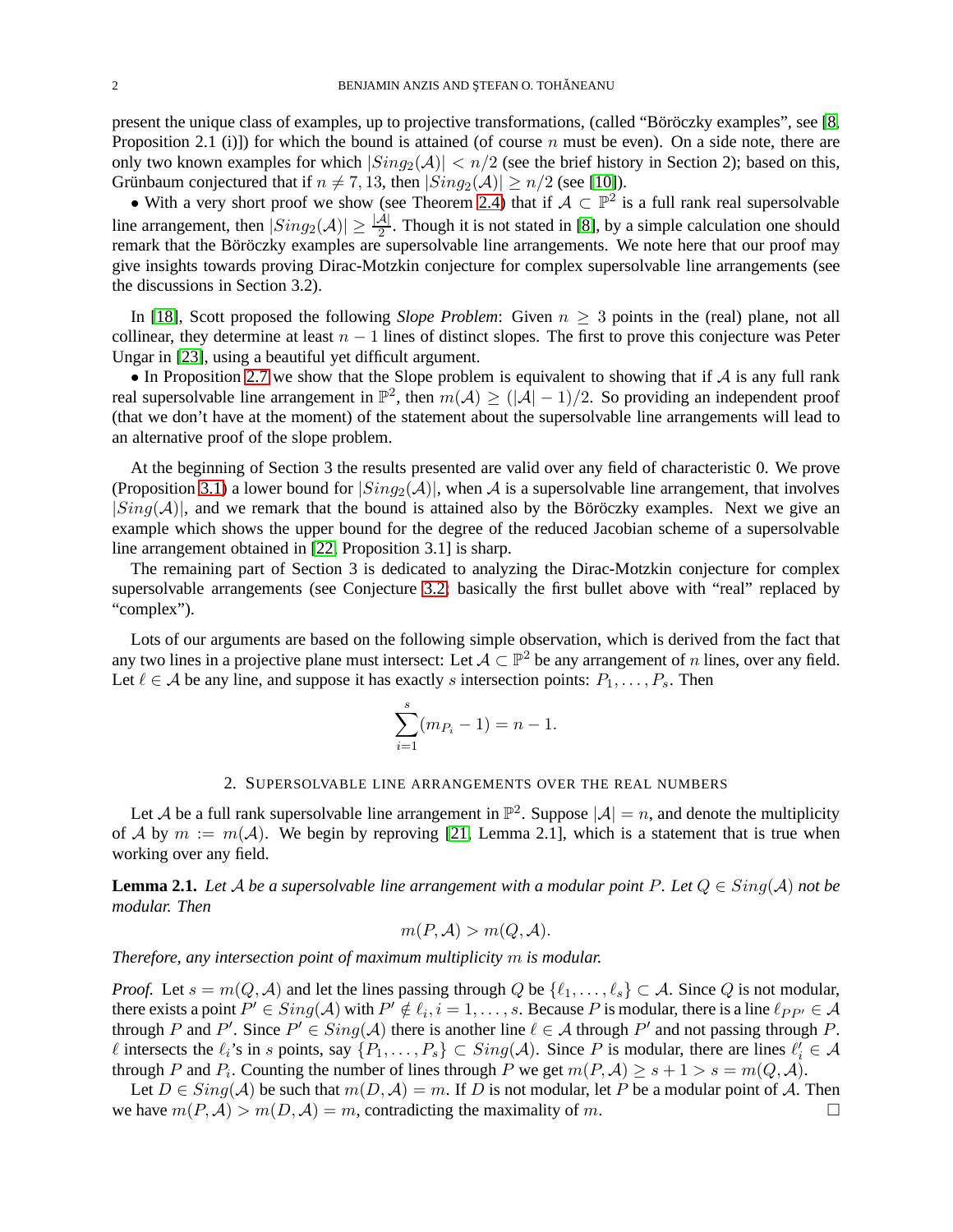2.1. **Dirac-Motzkin conjecture for real supersolvable arrangements.** In [\[20\]](#page-12-9), Sylvester proposed the following problem: if A is a full rank real line arrangement in  $\mathbb{P}^2$ , then  $Sing_2(\mathcal{A}) \neq \emptyset$ . In 1944, Gallai solved this problem (see [\[7\]](#page-12-10)), which is now known in the literature as Sylvester-Gallai Theorem.

Dirac and Motzkin conjectured that if A is a full rank real arrangement of n lines in  $\mathbb{P}^2$ , then for  $n \ge n_0$ one has  $|Sing_2(\mathcal{A})| \geq n/2$ . The existence of the absolute constant  $n_0$  is justified in part by the results of Kelly and Moser ([\[14,](#page-12-11) Theorem 3.6]) and Csisma and Sawyer ([\[4,](#page-12-12) Theorem 2.15]) who proved  $|Sing_2(A)| \geq 3n/7$ , and  $|Sing_2(A)| \geq 6n/13$  if  $n > 7$ , respectively, as well as by the examples where these two bounds are attained. For  $n = 7$ , the non-Fano arrangement ([\[14,](#page-12-11) Figure 3.1] or [\[4,](#page-12-12) Fig. 3]) has  $|Sing_2(A)| = 3$ , which clearly fails to be  $\geq n/2$ ; a more complicated example of Crowe and McKee ([\[3\]](#page-12-13) or [\[4,](#page-12-12) Fig. 4]) is an arrangement of  $n = 13$  lines with  $|Sing_2(\mathcal{A})| = 6$ , so that again  $6 \not\geq n/2$ . Hence we must have  $n_0 > 14$ .

The next lemma is crucial to the proof of the main result. The condition that  $\mathbb R$  is our base field is necessary for the proof.

<span id="page-2-1"></span>**Lemma 2.2.** Let A be a full rank supersolvable real line arrangement in  $\mathbb{P}^2$ . Let  $P \in Sing(\mathcal{A})$  be a point *of max multiplicity (and hence, by Lemma [2.1,](#page-1-0) a modular point). Then, any line of* A *not passing through* P *has at least one simple singularity.*

*Proof.* Define  $m = m(P, \mathcal{A})$ . After a linear change of variables, we may assume that  $P = [0, 0, 1]$ , so that the lines passing through P are parallel and vertical. Suppose for contradiction that there exists  $\ell \in A$  with  $P \notin \ell$ , and  $\ell \cap Sing_2(\mathcal{A}) = \emptyset$ . Since P is modular, we have  $\ell \cap Sing(\mathcal{A}) = \{P_1, \ldots, P_m\}$  where each  $P_i$ lies at the intersection of  $\ell$  and a line through P, say  $\ell'_i$ . We may assume that the  $P_i$ 's are ordered from left to right (i.e. from least homogenized first coordinate to largest).

For each i, let  $\ell_i \in A$  be another line through P different from  $\ell$  and  $\ell'_i$ . Note that the  $\ell_i$  are distinct, since  $\ell$  is the unique line passing through the  $P_i$ .

Let  $a_i$  be the slope of  $\ell_i$  for each i. Note that each  $a_i$  is finite, since  $P = [0, 0, 1]$ . We may assume that  $a_1 \geq 0$ .

Consider the case that all the  $a_i$  have the same sign. We may assume that all  $a_i > 0$ . Let Q be the intersection point of  $\ell_1$  and  $\ell_m$ . If Q lies "above"  $\ell$ , then Q necessarily lies to the "right" of  $\ell_m$  and hence, since  $a_m \geq 0$ , to the "right" of any of the  $\ell'_i$ . Similarly, if Q lies "below"  $\ell$ , then Q necessarily lies to the "left" of  $\ell_1$  and hence, since  $a_1 \ge 0$ , to the "left" of any of the  $\ell'_i$ . In either case, Q is not on a line through  $P$ , contradicting that  $P$  is modular.

In the remaining case, we may assume that  $a_m > 0$ . Let j be the least index in which  $a_j < 0$ , and let Q be the intersection point of  $\ell_{j-1}$  and  $\ell_j$ . Then Q must lie "between"  $\ell'_{j-1}$  and  $\ell'_j$ , and so cannot lie on a line through P. This again contradicts that P is modular.

<span id="page-2-2"></span>**Corollary 2.3.** Let A be a full rank supersolvable real line arrangement in  $\mathbb{P}^2$ . Then

$$
|Sing_2(\mathcal{A})| + m(\mathcal{A}) \geq |\mathcal{A}|.
$$

*Proof.* There are exactly  $|\mathcal{A}| - m(\mathcal{A})$  lines of A not passing through P, and, by Lemma [2.2,](#page-2-1) each of these must have a simple singularity of  $A$  on it. Because P is modular, such a simple point can occur only as the intersection of a line of A through P and of a line of A not through P. Therefore  $|Sing_2(\mathcal{A})| \geq |\mathcal{A}| - m(\mathcal{A})$ .  $|\mathcal{A}| - m(\mathcal{A}).$ 

<span id="page-2-0"></span>**Theorem 2.4.** Let A be a full rank supersolvable real line arrangement in  $\mathbb{P}^2$ . Then

$$
|Sing_2(\mathcal{A})| \ge \frac{|\mathcal{A}|}{2}.
$$

*Proof.* Let  $n := |A|$ , and let  $m := m(A)$ . Let  $P \in Sing(A)$  with  $m(P, A) = m$ . Then, by Lemma [2.1,](#page-1-0) P is a modular point.

*Case 1.* Suppose  $m \leq n/2$ . Then  $n - m \geq n/2$ , and from Corollary [2.3](#page-2-2) we have  $|Sing_2(\mathcal{A})| \geq n/2$ .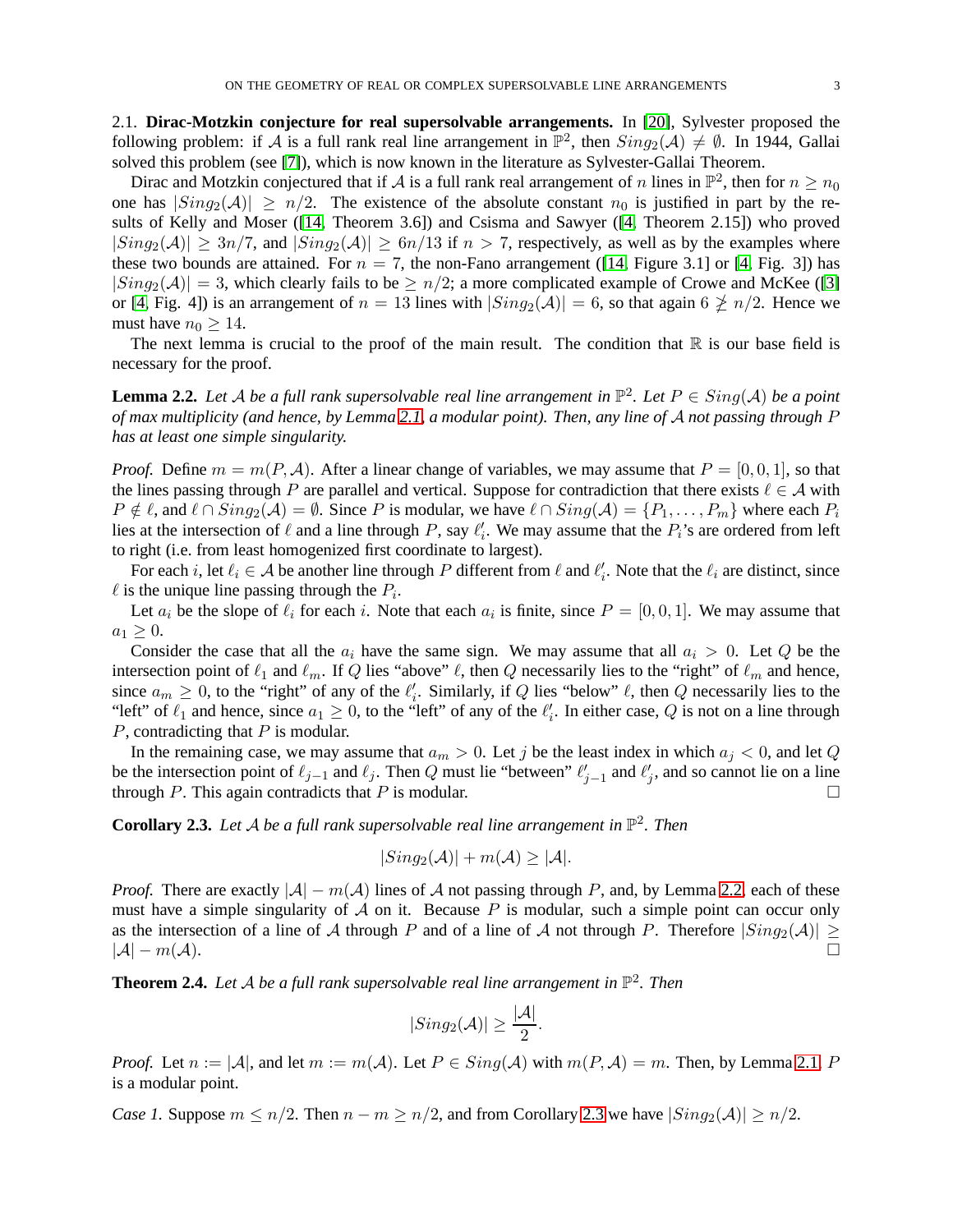*Case 2.* Suppose  $m > n/2$ . In general, any  $A \subset \mathbb{P}^2$  with each line containing a simple singularity has  $|Sing_2(A)| \geq |A|/2$ . Suppose that there is  $\ell \in A$  with no simple singularity on it. From Lemma [2.2](#page-2-1) we necessarily have that  $P \in \ell$ .

Let  $\ell' \in \mathcal{A}$  with  $P \notin \ell'$ . Let  $\{Q\} = \ell \cap \ell'$ . Then  $m(Q, \mathcal{A}) \geq 3$ .

Suppose  $\ell' \cap Sing(\mathcal{A}) = \{Q_1, \ldots, Q_{m-1}, Q_m\}$ , with  $Q_m = Q$ , and  $m(Q_1, \mathcal{A}) = 2$  (from Lemma [2.2\)](#page-2-1). Denote  $n_i := m(Q_i, \mathcal{A}), i = 1, \dots, m$ . It is clear that

(1) 
$$
\underbrace{(n_1-1)}_{1} + (n_2-1) + \cdots + (n_m-1) = n-1.
$$

*Case 2.1.* Suppose  $3n/4 \ge m > n/2$ . If  $n_i \ge 3$ , for all  $i = 2, \ldots, m$ , then, from [\(1\)](#page-3-0) above

<span id="page-3-0"></span>
$$
n-2 \ge 2(m-1)
$$

giving  $n \ge 2m$ ; contradiction.d Hence we can assume  $n_2 = 2$  as well, so that  $\ell'$  has at least two simple singularities on it. This leads to

$$
|Sing_2(\mathcal{A})| \ge 2(n-m) \ge 2n - 3n/2 = n/2.
$$

*Case 2.2.* Suppose  $5n/6 \ge m > 3n/4$ . From the previous case we can assume  $n_1 = n_2 = 2$ . Suppose  $n_i \geq 3$ , for all  $i = 3, \ldots, m$ . Then, from [\(1\)](#page-3-0),

$$
n-3 \ge 2(m-2)
$$

giving  $(n + 1)/2 \ge m$ . This contradicts  $m > 3n/4$  and the fact that  $n \ge 3$  (A has rank 3). So we can assume  $n_3 = 2$  as well, which means that  $\ell'$  has at least three simple singularities on it. This leads to

$$
|Sing_2(\mathcal{A})| \ge 3(n-m) \ge 3n - 5n/2 = n/2.
$$

*Case 2.u-1.* Suppose  $\frac{2u-1}{2u} \cdot n \ge m > \frac{2u-3}{2u-2} \cdot n$ , where u is some integer > 3. From the inductive hypothesis (since  $m > \frac{2u-3}{2u-2} \cdot n > \frac{2(u-1)-3}{2(u-1)-2} \cdot n$ ) we can assume  $n_1 = \cdots = n_{u-1} = 2$ . Suppose  $n_i \ge 3$ , for all  $i = u, \ldots, m$ . Then, from [\(1\)](#page-3-0),

$$
n - u \ge 2(m - u + 1)
$$

giving  $(n+u-2)/2 \geq m$ .

We have  $n - 1 \ge m$ , from the full rank hypothesis. Then  $n - 1 > \frac{2u-3}{2u-2}$  $\frac{2u-3}{2u-2}$  · *n*, which gives  $n > 2u - 2$ . The inequality  $(n + u - 2)/2 \ge m$  obtained before, together with  $m > \frac{2u-3}{2u-2} \cdot n$ , leads to  $u - 1 > n$ . But we previously obtained  $n > 2u - 2$ , a contradiction. Hence we can assume  $n_u = 2$  as well, which means that  $\ell'$  has at least  $u$  simple singularities on it. This leads to

$$
|Sing_2(\mathcal{A})| \ge u(n-m) \ge un - (2u-1)n/2 = n/2.
$$

 $\Box$ 

**Example 2.5.** For  $m \geq 3$ , the Böröczky configuration of points is

$$
X_{2m} := \underbrace{\{[\cos\frac{2\pi j}{m}, \sin\frac{2\pi j}{m}, 1] : 0 \le j < m\}}_{\Lambda_1}
$$
\n
$$
\cup \underbrace{\{[-\sin\frac{\pi j}{m}, \cos\frac{\pi j}{m}, 0] : 0 \le j < m\}}_{\Lambda_2}.
$$

Let  $A_{2m} \subset \mathbb{P}^2$  be the real arrangement of the  $2m$  lines dual to the points of  $X_{2m}$ .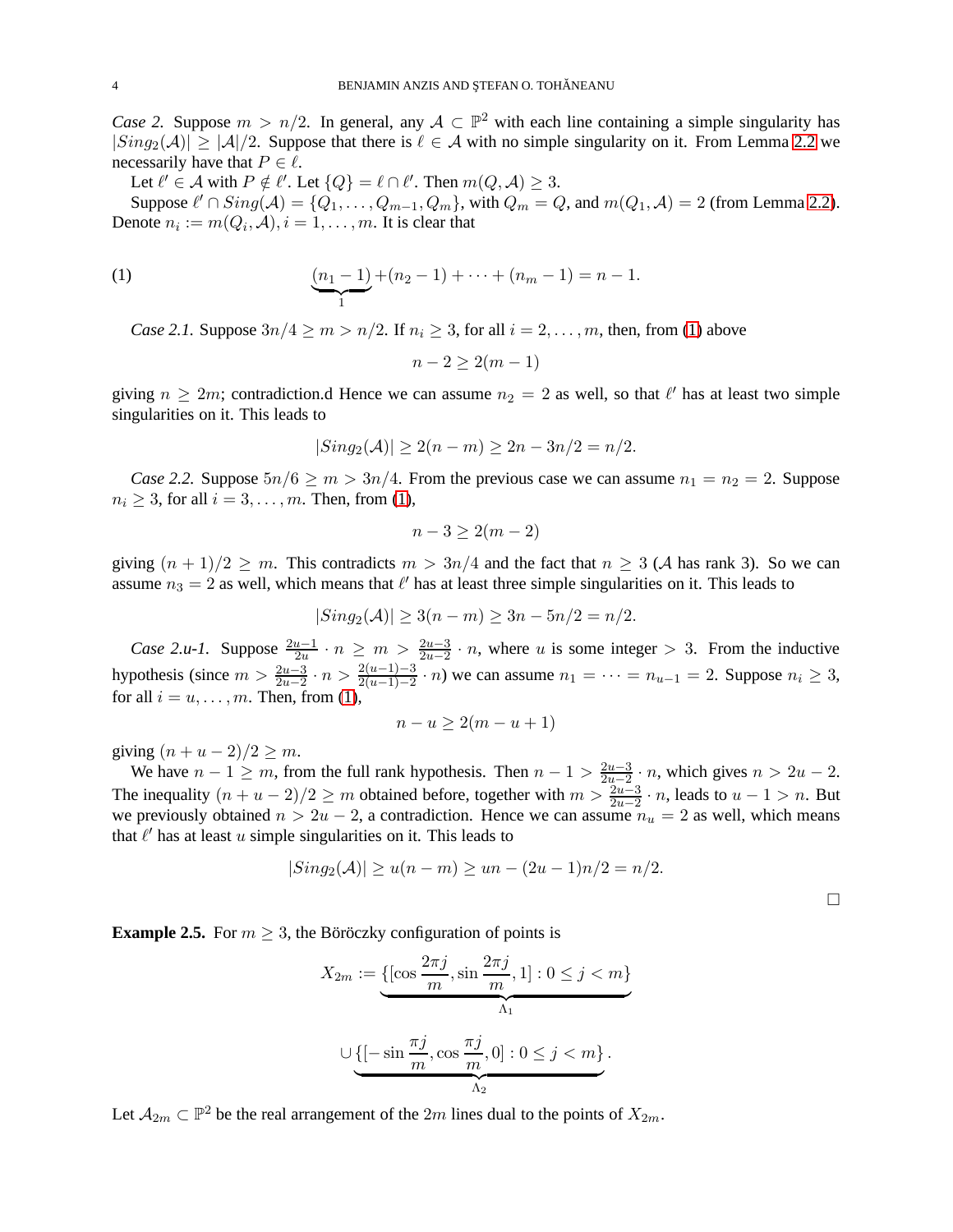The calculations done in the proof of [\[8,](#page-12-3) Proposition 2.1 (i)] show that  $A_{2m}$  is supersolvable. The dual lines to the points of  $\Lambda_2$  all pass through the point  $P := [0, 0, 1]$ , and any two lines dual to two distinct points  $[\cos \frac{2\pi j}{m}, \sin \frac{2\pi j}{m}, 1]$ ,  $[\cos \frac{2\pi j'}{m}, \sin \frac{2\pi j'}{m}, 1] \in \Lambda_1$  intersect in a point that belongs to the line with equation

$$
-\sin\frac{\pi(j+j')}{m}\cdot x + \cos\frac{\pi(j+j')}{m}\cdot y = 0.
$$

Since  $0 \le j, j' \le m - 1$ , then  $0 < j + j' \le 2m - 3$ .

- If  $j + j' \le m 1$ , then the above line is in  $A_{2m}$ , and also passes through P.
- If  $j + j' \ge m$ , then consider  $k := j + j' m$ , which satisfies  $0 \le k \le m 3 < m$ . Trig identities

$$
\sin\frac{\pi(j+j')}{m} = -\sin\frac{\pi k}{m}, \cos\frac{\pi(j+j')}{m} = -\cos\frac{\pi k}{m}
$$

give also that the line of equation listed above is in  $A_{2m}$ .

Everything put together shows that P is a modular point (of maximum multiplicity m), so  $A_{2m}$  is supersolvable and attains the bound of our Theorem [2.4.](#page-2-0)

At large, [\[8,](#page-12-3) Theorem 2.2] shows the uniqueness of the Böröczky examples; the proof is quite challenging. For our specific case of supersolvable arrangements the proof is more intuitive and we believe simpler.

<span id="page-4-0"></span>**Theorem 2.6.** Let A be a supersolvable, real line arrangement with  $m := m(A) \geq 3$  and  $|A| = 2m$ . *Then,*  $|Sing_2(\mathcal{A})| = m$  *if and only if*  $\mathcal{A}$  *and*  $\mathcal{A}_{2m}$  *are combinatorially equivalent (i.e., they have isomorphic Orlik-Solomon algebras).*

*Proof.* We first analyze the geometry of  $A_{2m}$ .

Let  $L_j := V(\cos \frac{2\pi j}{m}x + \sin \frac{2\pi j}{m}y + z)$  for  $j = 0, \ldots, m-1$  and  $L'_k := V(\sin \frac{\pi k}{m}x - \cos \frac{\pi k}{m}y)$  for  $k = 0, \ldots, m - 1$  be the lines of  $\mathcal{A}_{2m}$ ; observe that the modular point  $P := [0, 0, 1]$  lies on all the  $L'_{k}$ 's. We have the following circuits (i.e. minimal dependent sets):

$$
\{L_j, L_{j'}, L'_{\overline{j+j'}}\}, j < j' \text{ and } \{L'_k, L'_{k'}, L'_{k''}\}, k < k' < k'',
$$

where  $\overline{j+j'}$  denotes the reminder of the division of  $j + j'$  by m. Note that if  $j + j' \equiv j + j'' \pmod{m}$ with  $j', j'' \in \{0, \ldots, m-1\}$ , then  $m|(j'-j'')$  and hence  $j' = j''$  (since  $|j'-j''| \le m-1$ ). Therefore, the intersection points on lines not passing through  $P$  are either simple points or triple points.

*Claim 1.* There exists exactly one simple point on each  $L_j$ , namely the intersection of  $L_j$  and  $L'_i$  $rac{1}{2j}$ .

Suppose there exists  $L_{j'}$  that passes through the same intersection point. Then we must have  $\overline{j+j'} = \overline{2j}$ , leading to  $m|(j'-j)$ . So  $j'=j$ .

As a consequence we obtain that if  $m$  is even, then half of the lines through  $P$  have exactly two simple points and half have no simple points, and if  $m$  is odd, then each line through  $P$  has exactly one simple point.

Let A be a real supersolvable line arrangement with  $m(\mathcal{A}) = m$  consisting of  $n = 2m$  lines. Suppose that  $|Sing_2(\mathcal{A})| = m$ . To show that A and  $\mathcal{A}_{2m}$  are combinatorially equivalent we follow roughly the same ideas as Green and Tao, with the hope that for supersolvable arrangements the argument is more transparent. If for them the Caley-Bacharach Theorem was the key ingredient in the proof, for us a simple plane geometry problem does the trick (see the proof of Claim 2 below).

Let  $Q \in Sing(\mathcal{A})$  with  $m(Q, \mathcal{A}) = m$ . Then, by Lemma [2.1,](#page-1-0) Q is a modular point. Let  $M'_0, \ldots, M'_{m-1}$ be the lines of A passing through Q. Also, denote by  $M_0, \ldots, M_{m-1}$  the remaining  $n - m = m$  lines of A.

By Lemma [2.2,](#page-2-1) each line  $M_i$  has at least one simple point on it which is the intersection of this  $M_i$  and one of the  $M'_{k}$ . Since we have m simple points in total and m lines not passing through Q, each  $M_{i}$  has exactly one simple point on it. If an  $M_i$  has a point with 4 or more lines of A through it, then, from equation [\(1\)](#page-3-0) in the proof of Theorem [2.4,](#page-2-0) we obtain  $2(m - 1) < n - 2$ , contradicting that  $2m = n$ . So all the other points on  $M_i$  have multiplicity 3.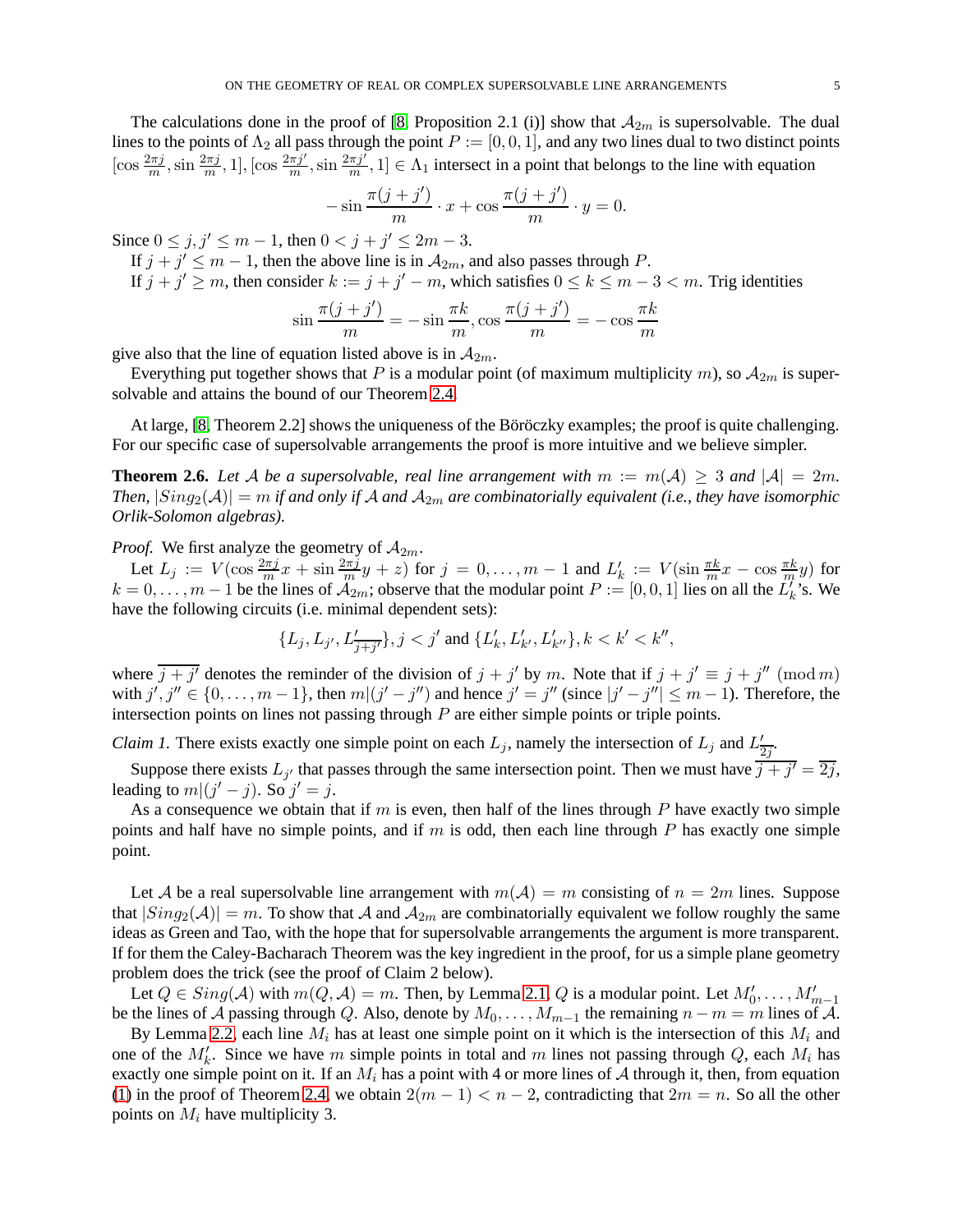Let us consider some arbitrary line  $M' \in \mathcal{A}$  through Q. Suppose it has u simple points and v triple points. Then, the same equation [\(1\)](#page-3-0) gives

$$
m - 1 + u + 2v = n - 1,
$$

leading to  $u + 2v = n - m = m$ .

#### *Claim 2.*  $u < 2$ .

Suppose  $u \ge 3$ . Pick  $M_1, M_2, M_3$  through 3 of the u simple points on  $M'$ . If  $M_1 \cap M_2 \cap M_3 = \{Q'\}$ , then since Q is modular, then there is the line connecting Q' and Q that leads to  $m(Q', A) \geq 4$ . Contradiction. So  $M_1 \cap M_2 = \{Q_{1,2}\}, M_1 \cap M_3 = \{Q_{1,3}\}, M_2 \cap M_3 = \{Q_{2,3}\},$  with these three points distinct. Since Q is modular, it must connect to these three points through some lines  $M'_3, M'_2, M'_1$  respectively. Intersecting  $M_i$  and  $M'_i$ , for  $i = 1, 2, 3$ , we obtain  $Q_i$ . The lines  $M_1, M_2, M_3$  already have their simple points, so  $m(Q_i, \mathcal{A}) = 3, i = 1, 2, 3$ . Also, Q is already connected to each  $Q_i$ , so the extra line through each  $Q_i$  that adds up to the total multiplicity of 3, must come from a line not through Q and different than  $M_1, M_2, M_3$ .

The geometry of the real plane cannot allow for the points  $Q_i$  to be collinear (see figure below): we have the triangle  $\triangle(Q_{1,2}Q_{1,3}Q_{2,3})$  and a point Q not on any of its edges  $M_1, M_2, M_3$ . Let  $Q_1 = QQ_{2,3} \cap$  $M_1, Q_2 = QQ_{1,3} \cap M_2, Q_3 = QQ_{1,2} \cap M_3$ . Then  $Q_1, Q_2, Q_3$  are not collinear.



Suppose one such extra line contains  $Q_1$  and  $Q_2$ . Then it intersects  $M_3$  in a "new" point  $Q'_3$ . The extra line passing through  $Q_3$  should not contain either  $Q_1$ , nor  $Q_2$  because it will make their multiplicity bump to 4. So this extra line passing through  $Q_3$  intersects the lines  $M_1$  and  $M_2$  in two "new" points  $Q'_1$  and  $Q'_2$ . In the case when each  $Q_i$  comes with its own extra line, we still obtain three "new" points  $Q'_1$ ,  $Q'_2$ ,  $Q'_3$  on  $M_1, M_2, M_3$ , respectively. Now with these three "new" non-collinear (by the same geometry argument as above) points replacing the three points  $Q_{i,j}$ , we can continue the argument repeatedly until we exhaust the lines through Q, obtaining a contradiction.

Claim 2 tells us that if m is odd, then  $u = 1$ , and hence each line through Q has exactly one simple point, and if m is even, then  $u = 0$  or  $u = 2$ , and hence, keeping in mind that there are exactly m simple points, half of the lines through Q have exactly two simple points and half have no simple point.

To conclude the proof, we show that the Orlik-Solomon algebras are isomorphic via an isomorphism of NBC-bases (see [\[15\]](#page-12-2) for definitions and more information, but more specifically [\[17\]](#page-12-14)). The abbreviation NBC stands for *non broken circuit* (in [\[17,](#page-12-14) Definition 2.1] it is called *basic*), and it means the following: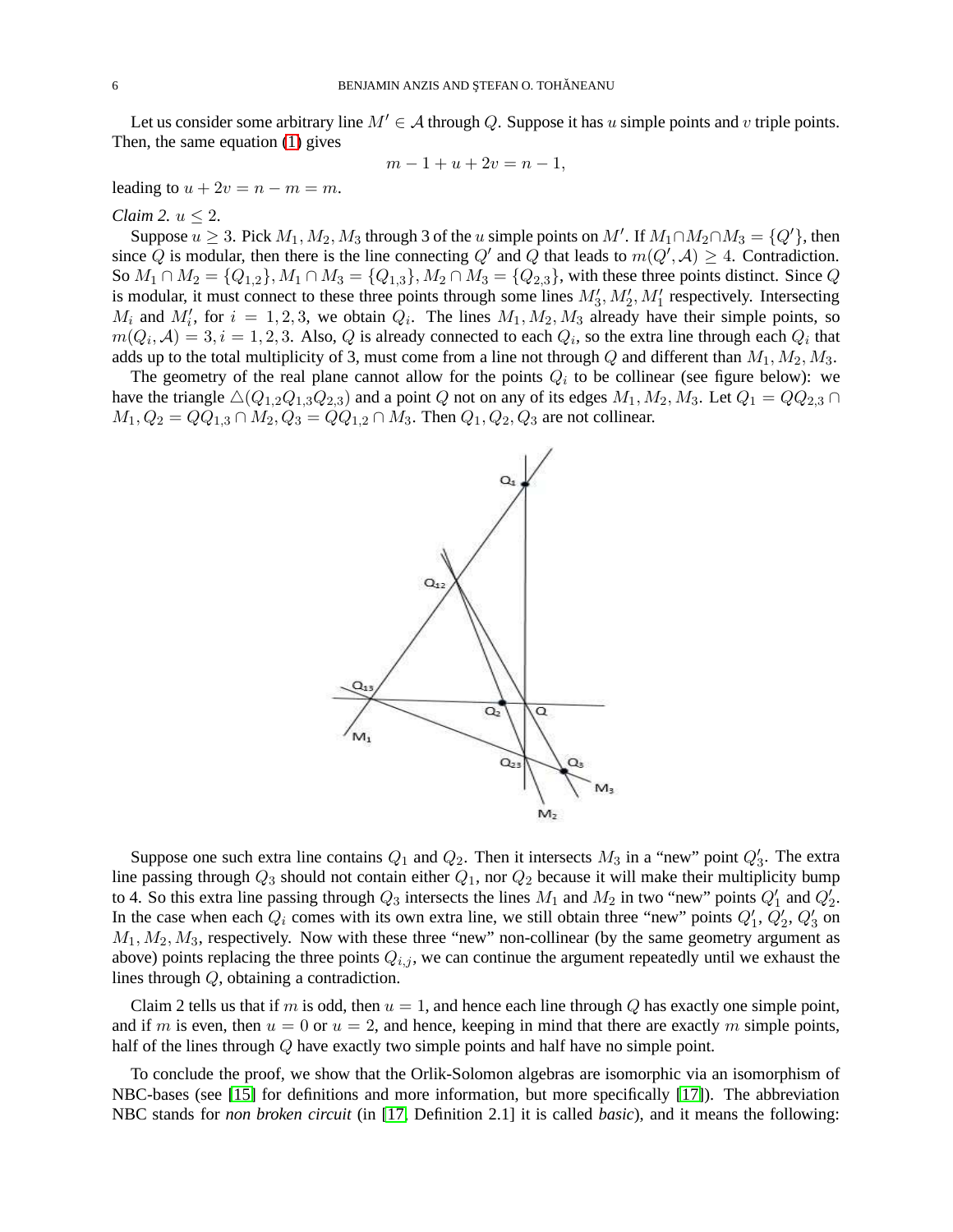Suppose one picks an ordering of the hyperplanes of an arrangement  $\mathcal{A} = \{H_1, \ldots, H_n\}$ . A broken ciruit (under this chosen ordering) is a subset  $S \subseteq A$  such that there is  $H \in A$  with H smaller (with respect to the ordering) than all elements of S and such that  $S \cup \{H\}$  is a circuit. An NBC is an independent subset of A that does not contain a broken circuit.

 $A_{2m}$  is supersolvable, and suppose we order the lines of this arrangement as

$$
L'_0 < L'_1 < \cdots < L'_{m-1} < L_0 < L_1 < \cdots < L_{m-1}.
$$

Then [\[17,](#page-12-14) Theorem 3.22] (or the original [\[2,](#page-12-15) Theorem 2.8]) says that the Orlik-Solomon algebra,  $OS(\mathcal{A}_{2m})$ , is quadratic. The quadratic NBC elements in its basis consisting of the following:

$$
\{(L_0',L_i'): 1\leq i\leq m-1\}\cup \{(L_j,L_{\overline{2j}}'): 0\leq j\leq m-1\}.
$$

Similarly, A is supersolvable, and if we order its lines as

$$
M'_0 < M'_1 < \cdots < M'_{m-1} < M_0 < M_1 < \cdots < M_{m-1}
$$

then  $OS(\mathcal{A})$  is quadratic, with the quadratic NBC elements in its basis consisting of the following:

$$
\{(M'_0, M'_i) : 1 \le i \le m - 1\} \cup \{(M_j, M'_{\delta(j)}) : 0 \le j \le m - 1\},\
$$

where  $M'_{\delta(j)}$  is the line passing through Q such that  $M_j \cap M'_{\delta(j)}$  is the unique simple point on  $M_j$ .

From Claim 1, it is clear that the two Orlik-Solomon algebras are isomorphic.  $\square$ 

2.2. **The Slope problem.** Given  $n \geq 3$  points in the (real) plane, not all collinear, they determine at least  $n-1$  lines distinct slopes. The bound can be achieved only if  $n \geq 5$  is odd. In [\[12\]](#page-12-16) 4 infinite families and 102 sporadic examples are shown to satisfy the equality in the bound (here we cited from [\[1,](#page-12-17) Chapter 11]).

The connection with supersolvable line arrangements is the following: Consider  $P_1, \ldots, P_n \in \mathbb{R}^2, n \geq 3$ not all collinear. We consider these points in  $\mathbb{P}(\mathbb{R}^2)$ , by adding one extra (homogeneous) coordinate equal to 1. Two lines in  $\mathbb{R}^2$  are parallel (respectively, identical) and have the same slope, if, when embedded in  $\mathbb{P}(\mathbb{R}^2)$ , they intersect one another at the line at infinity (of equation  $z = 0$ ).

Next let  $D_1, \ldots, D_w$  to be all the points lying at the line of infinity, obtained by intersecting this line at infinity with all the lines determined by  $P_1, \ldots, P_n$ . Then, w is the number of distinct slopes of all these lines. The Slope problem says that

 $w > n - 1$ .

Dualizing the above construction, we obtain the following:

•  $P_1, \ldots, P_n$  become the lines  $\ell_1, \ldots, \ell_n \in \mathbb{P}^2$ , and  $D_1, \ldots, D_w$  become the lines  $\delta_1, \ldots, \delta_w \in \mathbb{P}^2$ .

• The line at infinity (of equation  $z = 0$ ) becomes the point  $[0, 0, 1] \in \mathbb{P}^2$ , which belongs to every  $\delta_i, i = 1, \ldots, w.$ 

•  $P_i$  and  $P_j$  determine the line  $\ell$  if and only if  $\ell_i$  and  $\ell_j$  intersect in the point dual to  $\ell$ . Furthermore, since  $\ell$  intersects the line at infinity at some  $D_k$ , the point dual to  $\ell$  belongs to the line  $\delta_k$ .

Consider the line arrangement  $\mathcal{A}_{PD} = \{\ell_1, \ldots, \ell_n, \delta_1, \ldots, \delta_w\} \subset \mathbb{P}^2$ . Then, the three bullets above (especially the last two) imply that  $A_{PD}$  is supersolvable (with a modular point  $P_{mod} := [0, 0, 1]$ ).

We have  $m(P_{mod}) = w$  and  $n = |A_{PD}| - w$ , therefore

$$
w \ge n - 1
$$
 if and only if  $m(P_{mod}) \ge \frac{|\mathcal{A}_{PD}| - 1}{2}$ .

This statement leaded us to the following

<span id="page-6-0"></span>**Proposition 2.7.** *The following are equivalent:*

- (1) *The Slope problem.*
- (2) If A is a full rank real supersolvable line arrangement in  $\mathbb{P}^2$ , then

$$
m(\mathcal{A}) \geq \frac{|\mathcal{A}| - 1}{2}.
$$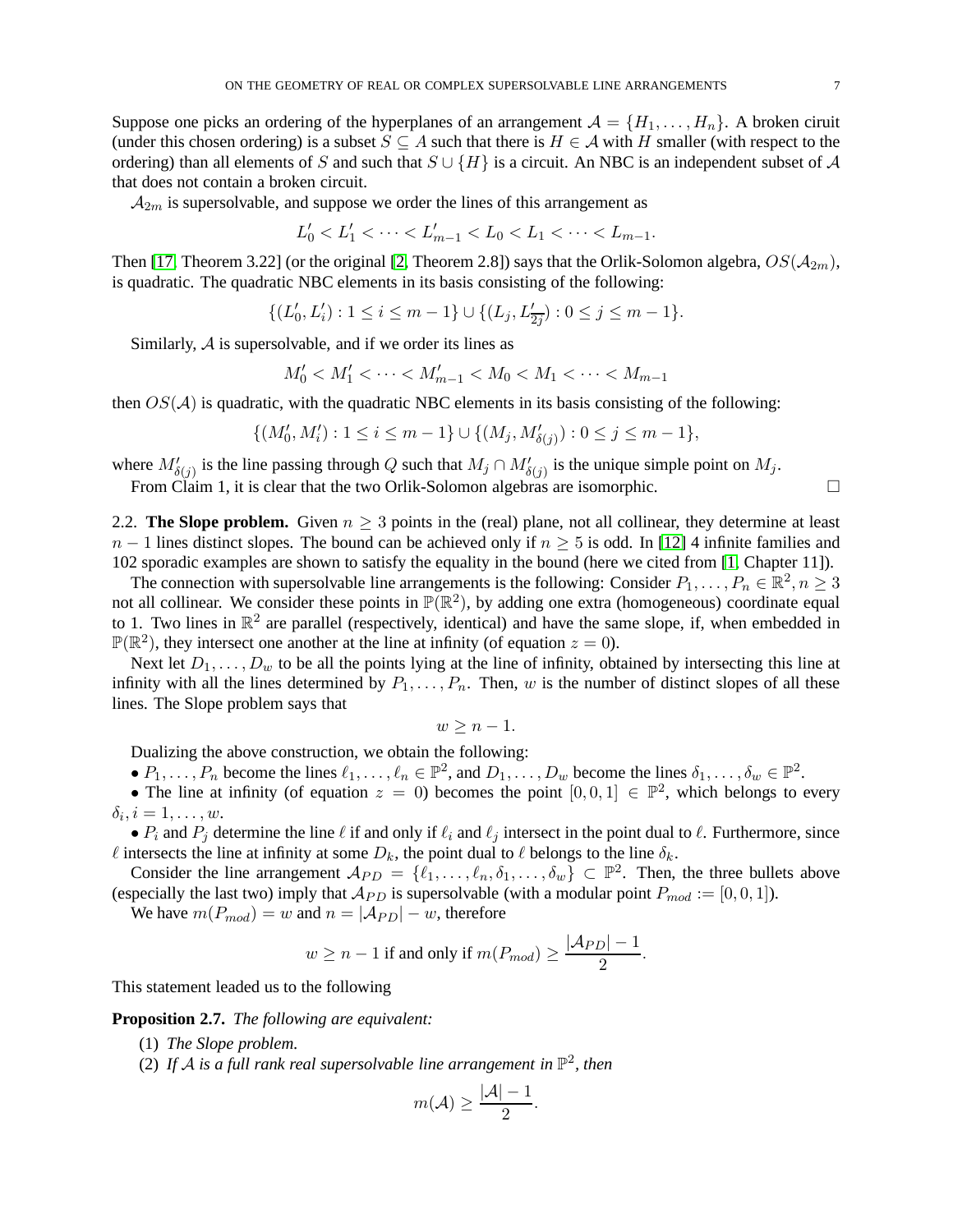*Proof.* First let us note that if a supersolvable line arrangement  $A$  has two modular points  $Q_1$  and  $Q_2$ , of distinct multiplicities  $m(Q_1) > m(Q_2)$ , then  $m(Q_1) + m(Q_2) = |\mathcal{A}| + 1$ , meaning that any line of A must pass through  $Q_1$  or  $Q_2$ . If there were a line  $\ell$  not passing through  $Q_1$  and  $Q_2$ , then from the modularity of these two points, the number of points on  $\ell$  is precisely  $m(Q_1)$ . However, it must also be  $m(Q_2)$ , giving that  $m(Q_1) = m(Q_2)$ , a contradiction.

If we are in the situation of the observation above, then  $m(\mathcal{A}) \geq m(Q_1) > (|\mathcal{A}| + 1)/2$ , hence (2) in the statement is satisfied immediately. Also, if the line arrangement  $A_{PD}$  has  $m(P_{mod}) < m(A_{PD})$ , then  $\ell_1, \ldots, \ell_n$  all pass through the modular point of  $\mathcal{A}_{PD}$  of maximum multiplicity  $m(\mathcal{A}_{PD})$ , and therefore the points  $P_1, \ldots, P_n$  we started with are collinear, contradicting the conditions of (1). So  $m(P_{mod})$  $m(A_{PD})$ .

With the two observations above, the equivalence is evident. That (2) implies (1) is immediate, and for (1) implies (2) we may pick a (modular) point of maximum multiplicity and change variables so that this point is  $P_{mod} = [0, 0, 1]$ . Then the line arrangement becomes an arrangement of the form  $A_{PD}$ .

#### 3. SUPERSOLVABLE LINE ARRANGEMENTS OVER ANY FIELD OF CHARACTERISTIC 0

3.1. **The degree of the reduced Jacobian scheme.** In this section we assume  $\mathbb{K}$  to be any field of characteristic 0. Let  $\mathcal{A} \subset \mathbb{P}^2_{\mathbb{K}}$  be a full rank supersolvable arrangement of n lines. Let  $m := m(\mathcal{A})$  be the multiplicity of A, and suppose  $m \geq 3$ . Let  $P \in Sing(\mathcal{A})$  with  $m(P, \mathcal{A}) = m$ ; therefore by Lemma [2.1,](#page-1-0) P is modular.

In  $R := \mathbb{K}[x, y, z]$ , let f be the defining polynomial of A, let g be the product of linear forms defining the m lines of A passing through P, and let h be the product of the linear forms defining the  $n - m$  lines of A not passing through  $P$ . Without loss of generality we may assume

$$
f=g\cdot h.
$$

Let  $\mathcal{A}_h := V(h) \subset \mathbb{P}^2$ ; this is the line arrangement consisting of all the lines of A not passing through P. The following equivalent statement is immediate:  $Q \in Sing(\mathcal{A}_h)$  if and only if  $Q \in Sing(\mathcal{A})$  and  $m(Q, A) > 3$ . Therefore, taking into account that P is not a simple point of A ( $m > 3$ ), we have the formula

(2) 
$$
|Sing_2(\mathcal{A})| = |Sing(\mathcal{A})| - |Sing(\mathcal{A}_h)| - 1.
$$

This is the main reason why the study of  $|Sing(\mathcal{A})|$  goes together with the study of  $|Sing_2(\mathcal{A})|$ . In fact we have the following immediate result:

<span id="page-7-0"></span>**Proposition 3.1.** Let A be a full rank supersolvable arrangement of n lines, with max multiplicity  $m \geq 3$ . *Then*

<span id="page-7-1"></span>
$$
|Sing_2(\mathcal{A})| \ge 2|Sing(\mathcal{A})| - m(n-m) - 2.
$$

*Equality holds if and only if*  $A_h$  *is generic (i.e.,*  $Sing_2(A_h) = Sing(A_h)$ *), and in this case*  $|Sing_2(A)| =$  $(n-m)(2m-n+1)$ .

*Proof.* Let  $P \in Sing(\mathcal{A})$  be such that  $m(P, \mathcal{A}) = m$ . Then P is modular. Let  $\ell \in \mathcal{A}$  be an arbitrary line passing through P. Suppose there are s simple points on  $\ell$ , and t multiple points on  $\ell$ , distinct from P, with multiplicities  $n_1, \ldots, n_t \geq 3$ . Equation [\(1\)](#page-3-0) in the proof of Theorem [2.4](#page-2-0) gives:

$$
(m-1) + s + (n_1 - 1) + \cdots + (n_t - 1) = n - 1.
$$

As  $n_i \geq 3$  leads to

$$
n - m - s \geq 2t.
$$

Summing over all the lines through  $P$  implies

$$
m(n-m) - |Sing_2(\mathcal{A})| \geq 2|Sing(\mathcal{A}_h)|.
$$

Formula [\(2\)](#page-7-1) above proves the assertion, and the "if and only if" statement. If  $\mathcal{A}_h$  is generic, then  $ing(\mathcal{A}_h)| = \binom{n-m}{0}$ , and we immediately obtain the claimed formula.  $|Sing(\mathcal{A}_h)| = \binom{n-m}{2}$  $\binom{-m}{2}$ , and we immediately obtain the claimed formula.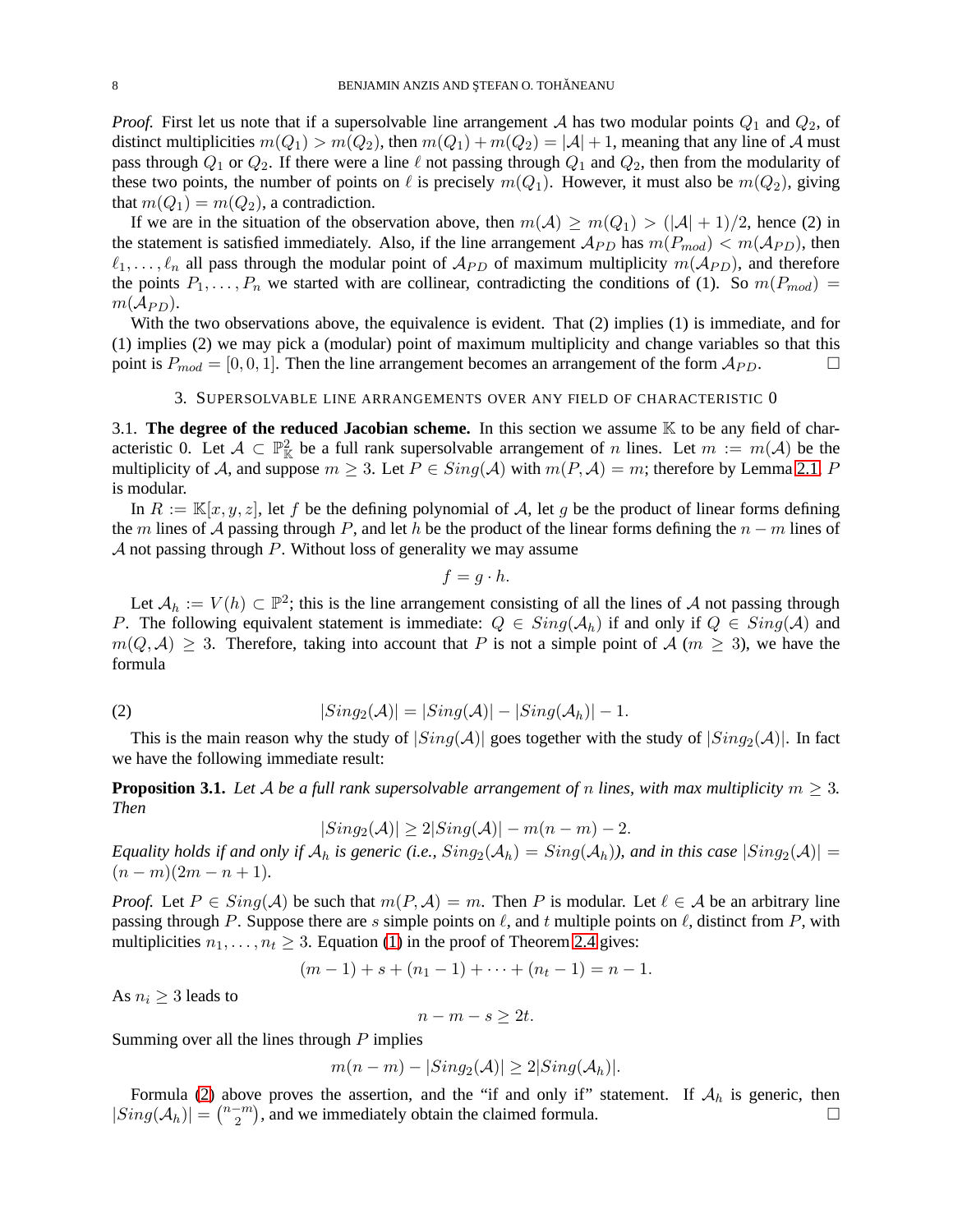It is worth noting that for the arrangement(s) in Theorem [2.6,](#page-4-0)  $|Sing(\mathcal{A})| = \binom{m+1}{2} + 1$ . To see this calculate  $u + v$  for each line through P, sum these and add 1 to account for P. Then formula [\(2\)](#page-7-1), together with  $|Sing_2(\mathcal{A})| = m$ , gives

$$
|Sing(\mathcal{A}_h)|=\binom{m}{2},
$$

meaning that  $A_h$  is generic (as  $|A_h| = n - m = m$ ).

3.1.1. *An interesting example*. For any homogeneous polynomial  $\Delta \in R$ , let  $J_{\Delta} = \langle \Delta_x, \Delta_y, \Delta_z \rangle \subset R$ be the *Jacobian ideal of* ∆. Since ∆ is a homogeneous polynomial, J<sup>∆</sup> defines the scheme of the singular locus of the divisor  $V(\Delta) \subset \mathbb{P}^2$ . A singular point shows up in  $J_{\Delta}$  with a certain multiplicity (known in the literature as the Tjurina number), but we are interested only in the number of singular points, which is the degree of  $\sqrt{J_{\Delta}}$  (the defining ideal of the reduced Jacobian scheme).

The homological information of  $J_f$ , where f is the defining polynomial of a supersolvable line arrangement, is very well understood. For example, the first syzygies module of  $J_f \subset R$  is a free R-module of rank 2, with basis elements having degrees  $m - 1$  and  $n - m$  (see [\[11\]](#page-12-1), or [\[15\]](#page-12-2)).

By [\[22,](#page-12-7) Theorem 2.2], there exists  $(\alpha, \beta, \gamma)$  a syzygy on  $J_f$  with  $\{\alpha, \beta, \gamma\}$  forming a regular sequence. The degree of this syzygy is d (equal to  $m - 1$  or  $n - m$ ). Then, if  $m < n - 1$ , by [\[22,](#page-12-7) Proposition 3.1],  $|Sing(\mathcal{A})| \leq d^2 + d + 1.$ 

When [\[22\]](#page-12-7) appeared, there was a question as to if the bound can be attained. The next example shows that it can. We came across this example while trying to prove Proposition [2.7\(](#page-6-0)2) without using the Slope problem. We have so far been unable to find such a proof.

Consider the line arrangement A with defining polynomial  $f = xyz(x-y)(x-z)(y-z)(x+y-z)(x-z)$  $y + z(x - y - z).$ 



We have  $n = 9$  and  $m = 4$ . This is the projective picture with the border being the line at infinity  $z = 0$ . The marked points are modular points of maximum multiplicity.

The calculations below were done with [\[9\]](#page-12-18).

 $P = [1, 1, 0] \in Sing(\mathcal{A})$  with  $m(P, \mathcal{A}) = 4$ ; the lines of equation  $z = 0, x - y = 0, x - y + z = 0$  $0, x-y-z=0$  all pass through P. In fact, since  $z(x-y)(x-y+z)(x-y-z) \in \sqrt{J_f}$ , by [\[21,](#page-12-8) Theorem 2.2], P is a modular point and  $\mathcal A$  is supersolvable.

Calculations show that

$$
(\frac{1}{10}x^2z - \frac{11}{30}xyz + \frac{1}{10}y^2z + \frac{1}{12}xz^2 + \frac{1}{12}yz^2 - \frac{1}{20}z^3,\frac{1}{5}x^2y + \frac{1}{6}xy^2 - \frac{1}{10}y^3 - \frac{11}{15}xyz + \frac{1}{6}y^2z + \frac{1}{5}yz^2,-\frac{3}{10}x^3 + \frac{1}{2}x^2y + \frac{3}{5}xy^2 + \frac{1}{2}x^2z - \frac{11}{5}xyz + \frac{3}{5}xz^2)
$$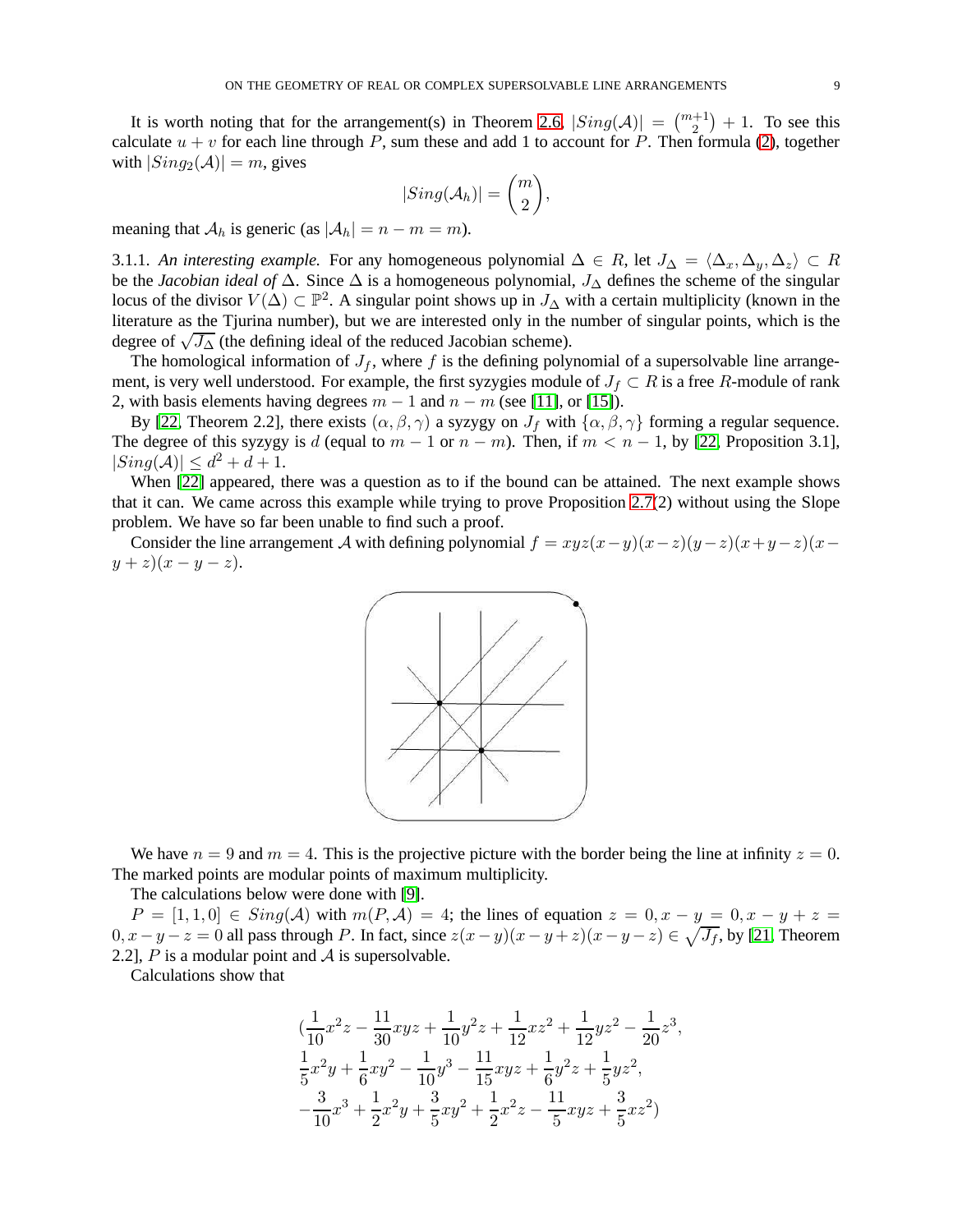is a syzygy on  $J_f$  (i.e., on some linear combination of the partial derivatives of f). Its entries generate an ideal of height 3, and hence they form a regular sequence. The degree of this syzygy is  $3 = m - 1$ .

By [\[22,](#page-12-7) Proposition 3.1],  $|Sing(\mathcal{A})| \leq 3^2 + 3 + 1 = 13$ , and calculations show that in fact we have equality.

3.2. **Dirac-Motzkin conjecture for supersolvable arrangements over** C**.** [\[5,](#page-12-19) Theorem 2] shows that any complex smooth cubic plane curve has exactly nine inflection points, and Theorem 3 in the same paper proves that any two of these points are collinear with a third (an image of such a curve can be found by searching for "Hesse configuration"). This shows that Sylvester's original problem does not have a solution over C.

Such a configuration of points (where any two points in the set are collinear with a third in the set) is called *Sylvester-Gallai configuration (SGC)*. Serre proposed the following problem: Any SCG in  $\mathbb{C}^n$  with  $n \geq 3$  is contained in a (2-dimensional) plane. The problem was solved by Kelly, for  $n = 3$  (see [\[13,](#page-12-20) Theorem]), and for any  $n \geq 3$ , by Elkies-Pretorius-Swanepoel (see [\[6,](#page-12-21) Theorem 2]; they reduced the problem to the case of  $n = 3$ , though they use a different method than Kelly).

In [\[24,](#page-12-22) Example 4.1] it is shown that the line arrangement dual to these nine points (called the Hessian arrangement) is a free arrangement with exponents  $(1, 4, 4)$ , but it is not supersolvable. Alternatively, we can see this by using the formula in Proposition [3.1.](#page-7-0) For, we have  $n = 9, m = 3$  and  $|Sing_2(\mathcal{A})| = 0$ ; if A were supersolvable, the formula would give  $|Sing(\mathcal{A})| \leq 10$ . However, A has at least 12 singularities corresponding to the 12 lines determined by the 9 inflection points.

We conjecture the following

<span id="page-9-0"></span>**Conjecture 3.2.** Let  $A \subset \mathbb{P}^2$  be a full rank complex supersolvable arrangement of n lines. Then

$$
|Sing_2(\mathcal{A})|\geq \frac{n}{2}.
$$

Theorem [2.4](#page-2-0) relies on the arrangement being real only in the use of Lemma [2.2;](#page-2-1) everything else is independent of the base field and relies on the observation we made at the end of Introduction. The key in proving Conjecture [3.2](#page-9-0) lies within proving a version of Lemma [2.2](#page-2-1) valid over C.

Suppose  $A \subset \mathbb{P}^2$  is a full rank supersolvable complex arrangement of n lines. Let  $P \in Sing(A)$  be a point of maximum multiplicity  $m := m(\mathcal{A})$ . Suppose (for contradiction) that there is a line  $P \notin \ell \in \mathcal{A}$  with no simple points on it. If there is  $Q_i \in \ell \cap Sing(\mathcal{A})$ , with  $m(Q_i, \mathcal{A}) \geq 4$ , by removing any line through  $Q_i$  not passing through P and distinct from  $\ell$ , the resulting complex arrangement is still supersolvable, has  $n-1$  lines, and still has the line  $\ell$  with no simple points on it. By this observation, the following conjectured result will prove by contradiction the complex version of Lemma [2.2.](#page-2-1)

<span id="page-9-1"></span>**Conjecture 3.3.** Let  $A \subset \mathbb{P}^2$  be a full rank supersolvable arrangement of n lines and with singular modular *point* P of maximum multiplicity  $m \geq 3$ . If there exists a line  $\ell \in A$  not passing through P and only with *triple singularities on it, then* A *is not realizable over* C*.*

 $\sum (m_{P_i} - 1) = n - 1$ , together with  $m_{P_i} = 3$ , gives that  $n = 2m + 1$ . Because  $\ell$  does not pass through P, it must have exactly m singularities on it:  $P_1, \ldots, P_m$ . The formula

After a change of variables, we may assume that  $P = [0, 0, 1]$  and  $\ell = V(z)$ .

Suppose  $\ell_i = V(a_i x + b_i y), i = 1, \ldots, m$  are the lines of A through P, with  $a_i b_j - a_j b_i \neq 0$ , for all  $i \neq j$ . Suppose each point  $P_i$  is the intersection of  $\ell_i$ ,  $\ell$ , and another line  $\ell'_i$  of A not passing through P. Then we can assume  $\ell'_i = V(a_i x + b_i y + z), i = 1, \dots, m$ .

The supersolvable condition translates to the following: for  $i \neq j$ , the point of intersection of  $\ell'_i$  and  $\ell'_j$ must lie on a line through P. This is equivalent to the following determinantal condition: for any  $1 \leq i \leq$  $j \leq m$ , there exists  $k(i, j) \in \{1, \ldots, m\} - \{i, j\}$  such that

$$
\begin{vmatrix} a_i & b_i & 1 \ a_j & b_j & 1 \ a_k(i,j) & b_k(i,j) & 0 \end{vmatrix} = 0.
$$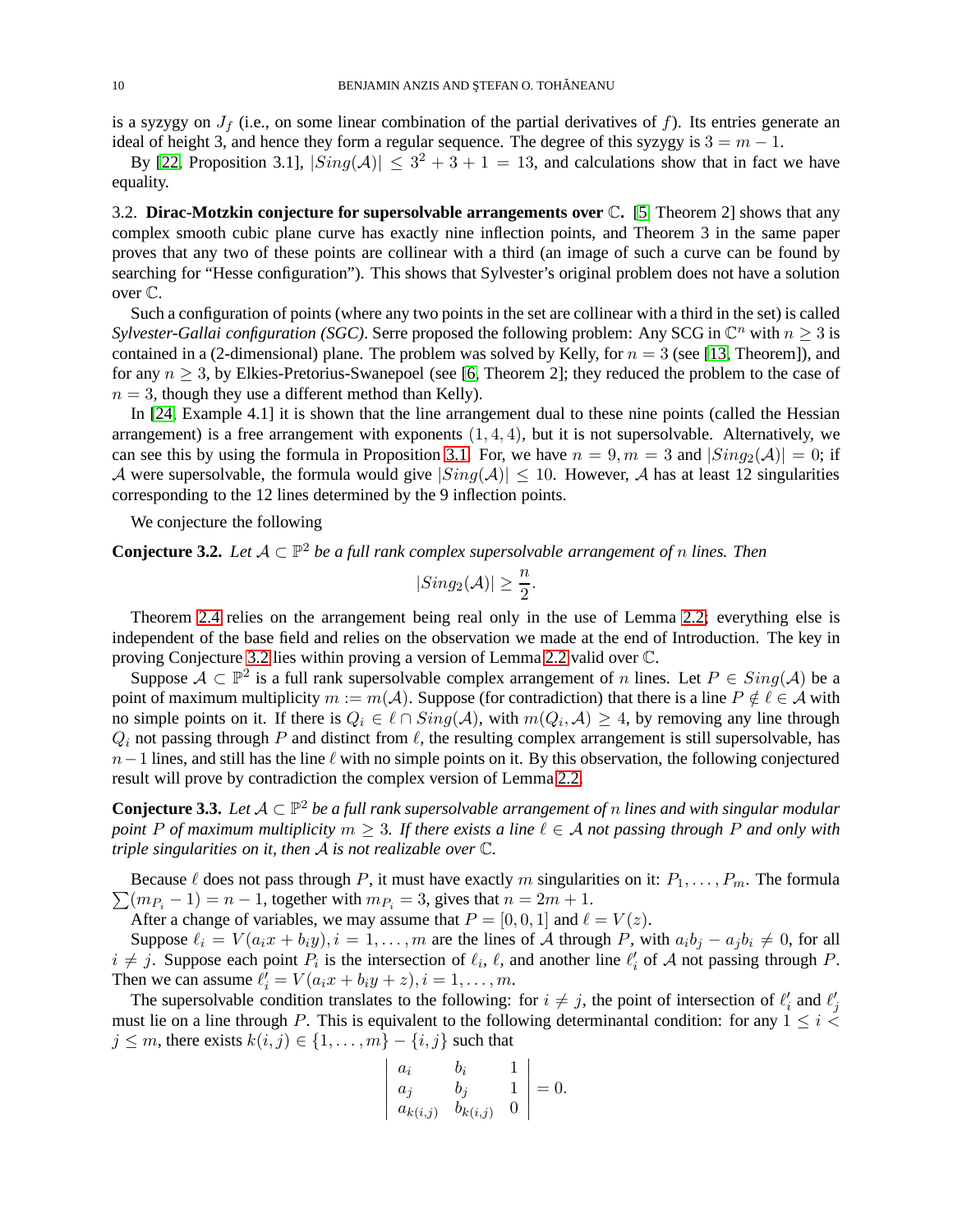<span id="page-10-0"></span>**Example 3.4.** Let  $\mathcal{B}(m), m \geq 3$  be the supersolvable line arrangement with the following additional dependencies:  $(\ell'_1, \ell'_2, \ell_3), (\ell'_1, \ell'_3, \ell_4), \ldots, (\ell'_1, \ell'_{m-1}, \ell_m), (\ell'_1, \ell'_m, \ell_2),$  and  $(\ell'_2, \ell'_3, \ldots, \ell'_m, \ell_1)$  (we use this notation to indicate that these lines are all concurrent). The picture for the matroid of  $\mathcal{B}(5)$  is shown below. The line arrangement  $\mathcal{B}(m)$  satisfies the conditions of Conjecture [3.3.](#page-9-1) We show that  $\mathcal{B}(m)$  is not realizable over C.



**Claim.** For any  $i = 0, \ldots, m-2$ , we have

$$
a_{m-i}b_2 - a_2b_{m-i} = (i+1)(a_1b_2 - a_2b_1).
$$

## **Proof of Claim.** We use induction on  $i \geq 0$ .

The dependency  $(\ell'_1, \ell'_m, \ell_2)$  gives  $a_m b_2 - a_2 b_m = a_1 b_2 - a_2 b_1$ . So the base case of induction,  $i = 0$ , is shown.

Suppose  $i > 0$  and suppose  $a_{m-i+1}b_2 - a_2b_{m-i+1} = i(a_1b_2 - a_2b_1)$ . The dependency  $(\ell'_1, \ell'_{m-i}, \ell_{m-i+1})$ gives

$$
a_{m-i}b_{m-i+1} - a_{m-i+1}b_{m-i} = a_1b_{m-i+1} - a_{m-i+1}b_1.
$$

The dependency  $(\ell'_2, \ell'_{m-i+1}, \ell_1)$  gives

$$
a_1b_{m-i+1} - a_{m-i+1}b_1 = a_1b_2 - a_2b_1,
$$

and the dependency  $(\ell'_2, \ell'_{m-i}, \ell'_{m-i+1})$  gives

$$
a_{m-i}b_2 - a_2b_{m-i} = (a_{m-i+1}b_2 - a_2b_{m-i+1}) + (a_{m-i}b_{m-i+1} - a_{m-i+1}b_{m-i}).
$$

The induction hypotheses proves the claim.

Making  $i = m - 2$  in the Claim, we obtain

$$
(m-1)(a_1b_2 - a_2b_1) = 0.
$$

Since we work over  $\mathbb{C}$ , we obtain the contradiction  $a_1b_2 - a_2b_1 = 0$ .

Next we look at arrangements satisfying Conjecture [3.3,](#page-9-1) for  $m = 3, 4, 5$ . It turns out that either these arrangements are isomorphic (from the matroid point of view) to  $\mathcal{B}(m)$  or have a subarrangement isomorphic to  $\mathcal{B}(m-1)$  or  $\mathcal{B}(m-2)$ . Hence they are not realizable over C. We are tempted to ask if this happens for any value of  $m$ , because if that is the case Example [3.4](#page-10-0) will prove Conjecture [3.3.](#page-9-1)

3.3. **Case**  $m = 3$ . Then we must have the dependencies  $(\ell'_1, \ell'_2, \ell_3), (\ell'_1, \ell'_3, \ell_2)$ , and  $(\ell'_2, \ell'_3, \ell_1)$ . But this is exactly  $\mathcal{B}(3)$ . In fact, the matroid of this line arrangement is the Fano projective plane, and the proof of Example [3.4](#page-10-0) has the same conclusion as [\[16,](#page-12-23) Proposition 6.4.8(i)].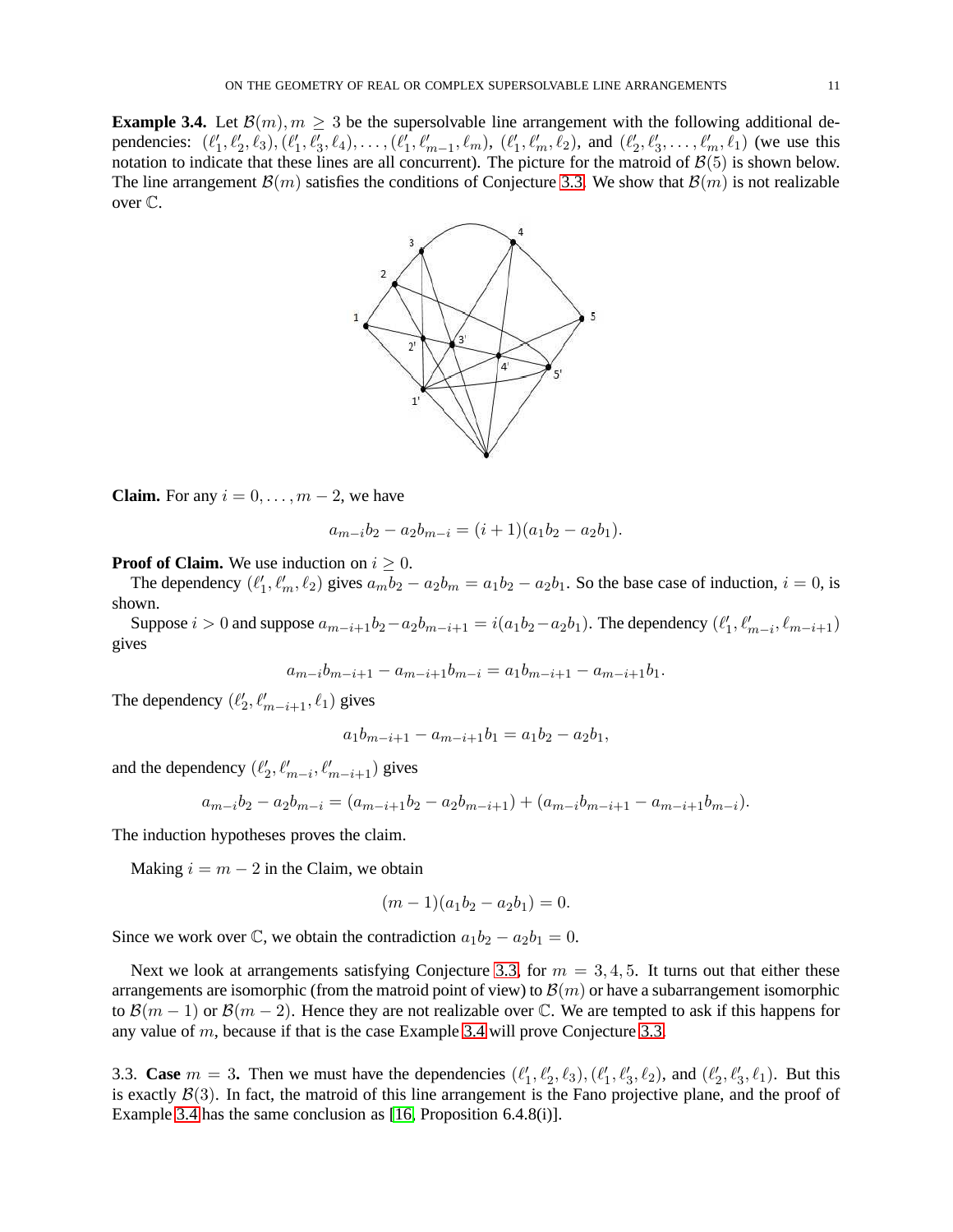3.4. **Case**  $m = 4$ . In general, if we do not want to reduce to the case  $m - 1$ , we should impose also the condition that for every  $\ell_i$  there are exist two  $\ell'_{\mu(i)}$  and  $\ell'_{\delta(i)}$  such that they all intersect at a point. With this in mind, and since we do not want to have  $\mathcal{B}(3)$  as a subarrangement, for  $m = 4$ , after some relabeling we have the following dependencies:  $(\ell'_1, \ell'_2, \ell_3), (\ell'_2, \ell'_3, \ell_1)$ , and  $(\ell'_1, \ell'_3, \ell_4)$ . Suppose  $\ell'_2, \ell'_3, \ell'_4, \ell_1$  are not concurrent. Then we must have the dependency  $(\ell'_2, \ell'_4, \ell_3)$ , and hence all of these lines are concurrent with  $\ell'_1$ . So after some relabeling, we may assume the dependency  $(\ell'_2, \ell'_3, \ell'_4, \ell_1)$ . Then we are left with the only possibility for the dependency  $(\ell'_1, \ell'_4, \ell_2)$ . This is exactly  $\mathcal{B}(4)$ .

3.5. **Case**  $m = 5$ . In what follows, for the sake of brevity, we leave out the words "concurrent" or "dependency," instead using the brackets notation introduced previously; as usual, ¬ stands for "not."

After relabeling we have  $(\ell'_1, \ell'_2, \ell_3), (\ell'_1, \ell'_3, \ell_4), (\ell'_2, \ell'_3, \ell_1)$ .

• Suppose  $(\ell'_2, \ell'_3, \ell'_4, \ell_1)$  (meaning these four lines are concurrent). Then, since we want to avoid constructing a  $\mathcal{B}(4)$ , we must have  $(\ell'_1, \ell'_4, \ell_5)$ .

If  $(\ell_2', \ell_3', \ell_4', \ell_5', \ell_1)$ , then  $(\ell_1', \ell_5', \ell_2)$  is a must (see beginning of case  $m = 4$ ). Then we just constructed a  $\mathcal{B}(5)$ .

If  $\neg(\ell'_2, \ell'_3, \ell'_4, \ell'_5, \ell_1)$ , then  $(\ell'_2, \ell'_5, \ell_i)$  with  $i \neq 1, 2, 5$ . We have the following subcases.

(A) Suppose  $(\ell'_2, \ell'_5, \ell_3)$ . Then,  $(\ell'_1, \ell'_2, \ell'_5, \ell_3)$ . Then also  $(\ell'_3, \ell'_5, \ell_4)$  or  $(\ell'_3, \ell'_5, \ell_2)$ .

(A.1) In the first case, we must have  $(\ell'_1, \ell'_3, \ell'_5, \ell_4)$  which contradicts  $(\ell'_1, \ell'_2, \ell'_5, \ell_3)$ .

(A.2) In the second case, we must have  $(\ell'_4, \ell'_5, \ell_i)$ , with  $i \neq 1, 4, 5$ . If  $(\ell'_4, \ell'_5, \ell_2)$ , then  $(\ell'_3, \ell'_4, \ell'_5, \ell_2)$ , contradicting  $(\ell'_3, \ell'_4, \ell_1)$ ; and if  $(\ell'_4, \ell'_5, \ell_3)$ , then  $(\ell'_1, \ell'_2, \ell'_4, \ell'_5, \ell_3)$ , contradicting  $(\ell'_2, \ell'_4, \ell_1)$ .

(B) Suppose 
$$
(\ell'_2, \ell'_5, \ell_4)
$$
. Then,  $(\ell'_1, \ell'_5, \ell_i)$ , with  $i \neq 1, 5$ .

(B.1) If  $(\ell'_1, \ell'_5, \ell_3)$ , then  $(\ell'_1, \ell'_2, \ell'_5, \ell_3)$ ; contradiction with  $(\ell'_2, \ell'_5, \ell_4)$ .

(B.2) If  $(\ell_1^{\bar{i}}, \ell_5^{\bar{i}}, \ell_4)$ , then  $(\ell_1^{\bar{i}}, \ell_3^{\bar{i}}, \ell_5^{\bar{i}}, \ell_4)$ , and then  $(\ell_1^{\prime}, \ell_2^{\prime}, \ell_3^{\prime}, \ell_5^{\bar{i}}, \ell_4)$ ; contradiction with  $(\ell_2^{\prime}, \ell_3^{\prime}, \ell_1)$ .

(B.3) If  $(\ell'_1, \ell'_5, \ell_2)$ , then  $(\ell'_3, \ell'_5, \ell_j)$ , with  $j \neq 1, 3, 5$ . If  $(\ell'_3, \ell'_5, \ell_2)$ , then  $(\ell'_1, \ell'_3, \ell'_5, \ell_2)$ ; contradiction (**B.3)** II ( $\ell_1, \ell_5, \ell_2$ ), then ( $\ell_3, \ell_5, \ell_5$ ), with  $j \neq 1, 3, 3$ . II ( $\ell_3, \ell_5, \ell_2$ ), then  $(\ell_1, \ell_3, \ell_5, \ell_2)$  with  $(\ell'_1, \ell'_3, \ell'_4)$ . Otherwise, if ( $\ell'_3, \ell'_5, \ell_4$ ), then ( $\ell'_2, \ell'_3, \ell'_5, \ell_4$ ); contr

• Suppose  $\neg(\ell'_2, \ell'_3, \ell'_4, \ell_1)$ . Then  $(\ell'_2, \ell'_4, \ell_1)$ , with  $i \neq 1, 2, 4$ . If  $(\ell'_2, \ell'_4, \ell_3)$ , then  $(\ell'_1, \ell'_2, \ell'_4, \ell_3)$ . By relabeling  $1 \rightarrow 3, 2 \rightarrow 2, 3 \rightarrow 1, 4 \rightarrow 4, 5 \rightarrow 5$ , we are in the situation of the previous bullet.

Suppose  $(\ell'_2, \ell'_4, \ell_5)$ . We must have  $(\ell'_3, \ell'_4, \ell_i)$ , with  $i \neq 1, 3, 4$ . We have the following cases.

(A') If  $(\ell'_3, \ell'_4, \ell_5)$ , then  $(\ell'_2, \ell'_3, \ell'_4, \ell_5)$ ; contradiction with  $(\ell'_2, \ell'_3, \ell_1)$ .

(B') Suppose  $(\ell'_3, \ell'_4, \ell_2)$ . We must have  $(\ell'_1, \ell'_4, \ell_j)$ , with  $j \neq 1, 4$ .

(B'.1) If  $(\ell'_1, \ell'_4, \ell_2)$ , then  $(\ell'_1, \ell'_3, \ell'_4, \ell_2)$ ; contradiction with  $(\ell'_1, \ell'_3, \ell_4)$ .

(B'.2) If 
$$
(\ell'_1, \ell'_4, \ell_5)
$$
, then  $(\ell'_1, \ell'_2, \ell'_4, \ell_5)$ ; contradiction with  $(\ell'_1, \ell'_2, \ell_3)$ .

(B'.3) If  $(\ell'_1, \ell'_4, \ell_3)$ , then  $(\ell'_1, \ell'_2, \ell'_4, \ell_3)$ ; contradiction with  $(\ell'_2, \ell'_4, \ell_5)$ .

Everything put together gives that for  $m = 5$ , the arrangement is isomorphic with  $\mathcal{B}(5)$ , or it has a  $\mathcal{B}(4)$ , or a  $\mathcal{B}(3)$  subarrangement. In conclusion, the line arrangement is not realizable over  $\mathbb{C}$ .

**Corollary 3.5.** *Conjecture [3.2](#page-9-0) is true for any full rank supersolvable complex arrangement of* n *lines, with*  $n \leq 12$ .

*Proof.* Suppose there exists  $\ell \in A$ , not passing through the modular point of max multiplicity m, that has no simple singularities. Suppose  $P_1, \ldots, P_m$  are the singularities on  $\ell$ . Then

$$
2m \le \sum_{i=1}^{m} (m_{P_i} - 1) = n - 1 \le 11,
$$

gives  $m \leq 5$ . With what we discussed above, such an arrangement is not realizable over  $\mathbb{C}$ .

Conjecture [3.3](#page-9-1) is equivalent to the following conjecture with a commutative algebraic flavor. This is justified by the fact that the point of intersection of  $\ell'_i$  and  $\ell'_j$ ,  $i \neq j$  must lie on a line  $\ell_{k(i,j)}$ .